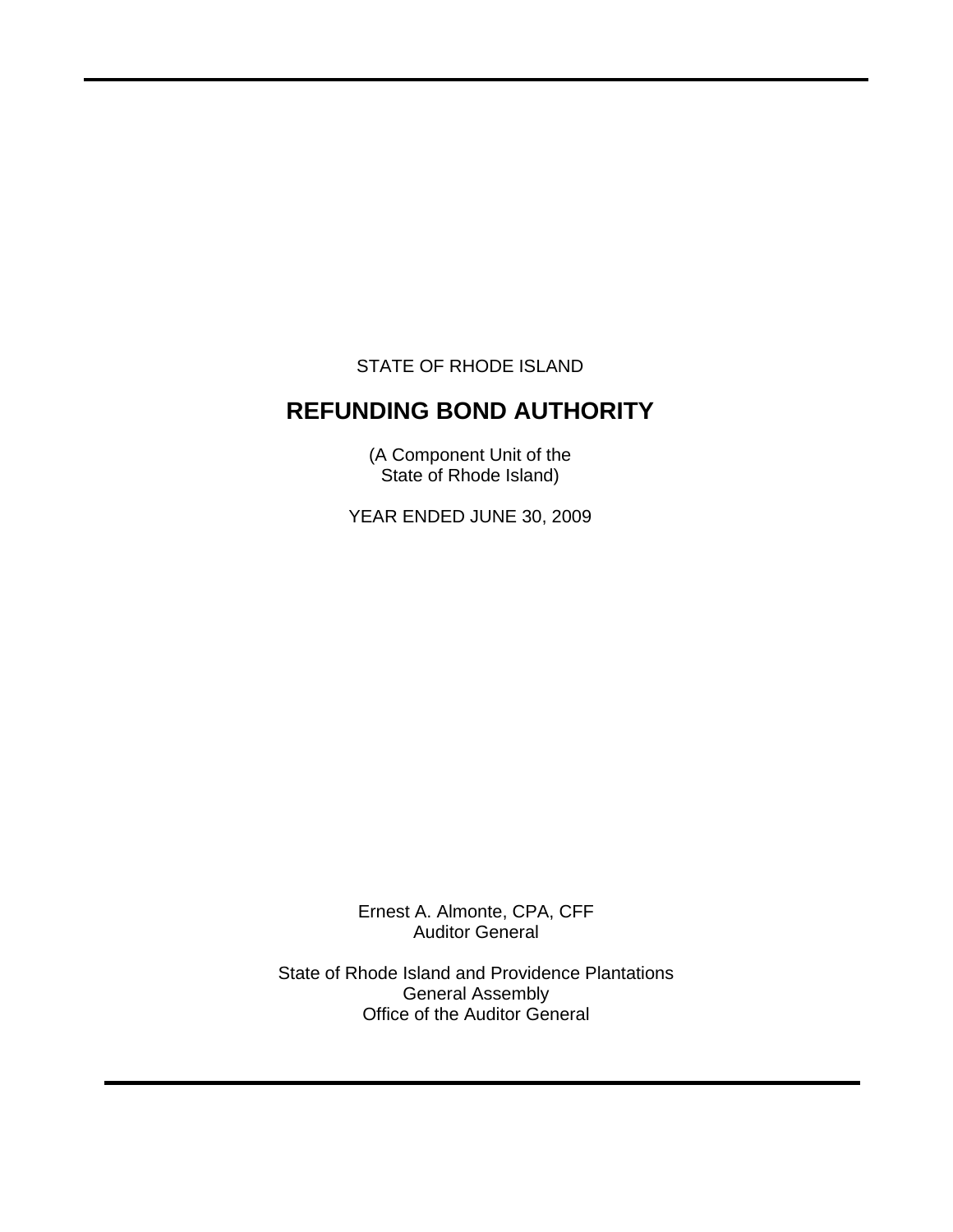

*AUDITOR GENERAL* ernest.almonte@oag.ri.gov STATE of RHODE ISLAND and PROVIDENCE PLANTATIONS

GENERAL ASSEMBLY

ERNEST A. ALMONTE, CPA, CFF **OFFICE of the AUDITOR GENERAL** 

♦ *INTEGRITY*

♦ *RELIABILITY*

♦ *INDEPENDENCE*

♦ *ACCOUNTABILITY*

September 30, 2009

# JOINT COMMITTEE ON LEGISLATIVE SERVICES:

SPEAKER William J. Murphy, Chairman

Senator M. Teresa Paiva-Weed Senator Dennis L. Algiere Representative Gordon D. Fox Representative Robert A. Watson

 We have completed our audit of the financial statements of the Rhode Island Refunding Bond Authority for the fiscal year ended June 30, 2009 in accordance with Section 35-8.1-10 of the General Laws.

Our reports are contained herein as outlined in the Table of Contents.

Sincerely,

Linux A. Almonte

 Ernest A. Almonte, CPA, CFF Auditor General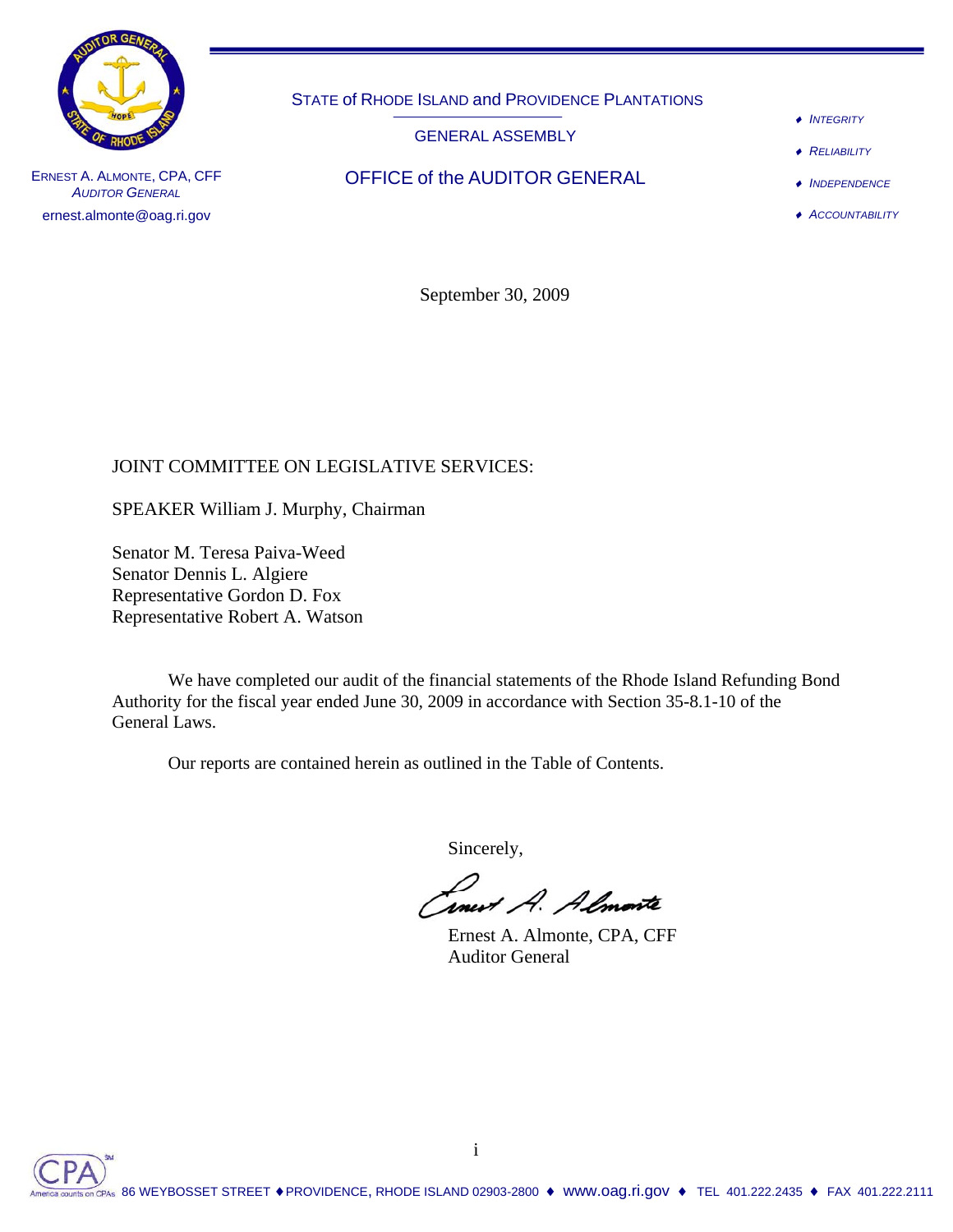# **Rhode Island Refunding Bond Authority**

(A Component Unit of the State of Rhode Island)

**Year Ended June 30, 2009**

# TABLE OF CONTENTS

|      |                                                                                                                                                                            | Page           |
|------|----------------------------------------------------------------------------------------------------------------------------------------------------------------------------|----------------|
| I.   | <b>INDEPENDENT AUDITOR'S REPORT</b>                                                                                                                                        | 1              |
| Π.   | MANAGEMENT'S DISCUSSION AND ANALYSIS                                                                                                                                       | 3              |
| III. | <b>BASIC FINANCIAL STATEMENTS</b>                                                                                                                                          |                |
|      | <b>Statement of Net Assets</b>                                                                                                                                             | 6              |
|      | Statement of Revenues, Expenses and Changes in Net Assets                                                                                                                  | $\overline{7}$ |
|      | <b>Statement of Cash Flows</b>                                                                                                                                             | 8              |
|      | Notes to the Financial Statements                                                                                                                                          | 9              |
| IV.  | SUPPLEMENTARY INFORMATION                                                                                                                                                  |                |
|      | <b>Combining Statement of Net Assets</b>                                                                                                                                   | 14             |
|      | Combining Statement of Revenues, Expenses and Changes in Net Assets                                                                                                        | 15             |
|      | <b>Combining Statement of Cash Flows</b>                                                                                                                                   | 16             |
| V.   | INDEPENDENT AUDITOR'S REPORT ON INTERNAL CONTROL OVER<br>FINANCIAL REPORTING AND ON COMPLIANCE AND OTHER MATTERS<br>BASED ON AN AUDIT OF FINANCIAL STATEMENTS PERFORMED IN |                |
|      | <u>ACCORDANCE WITH GOVERNMENT AUDITING STANDARDS</u>                                                                                                                       | 17             |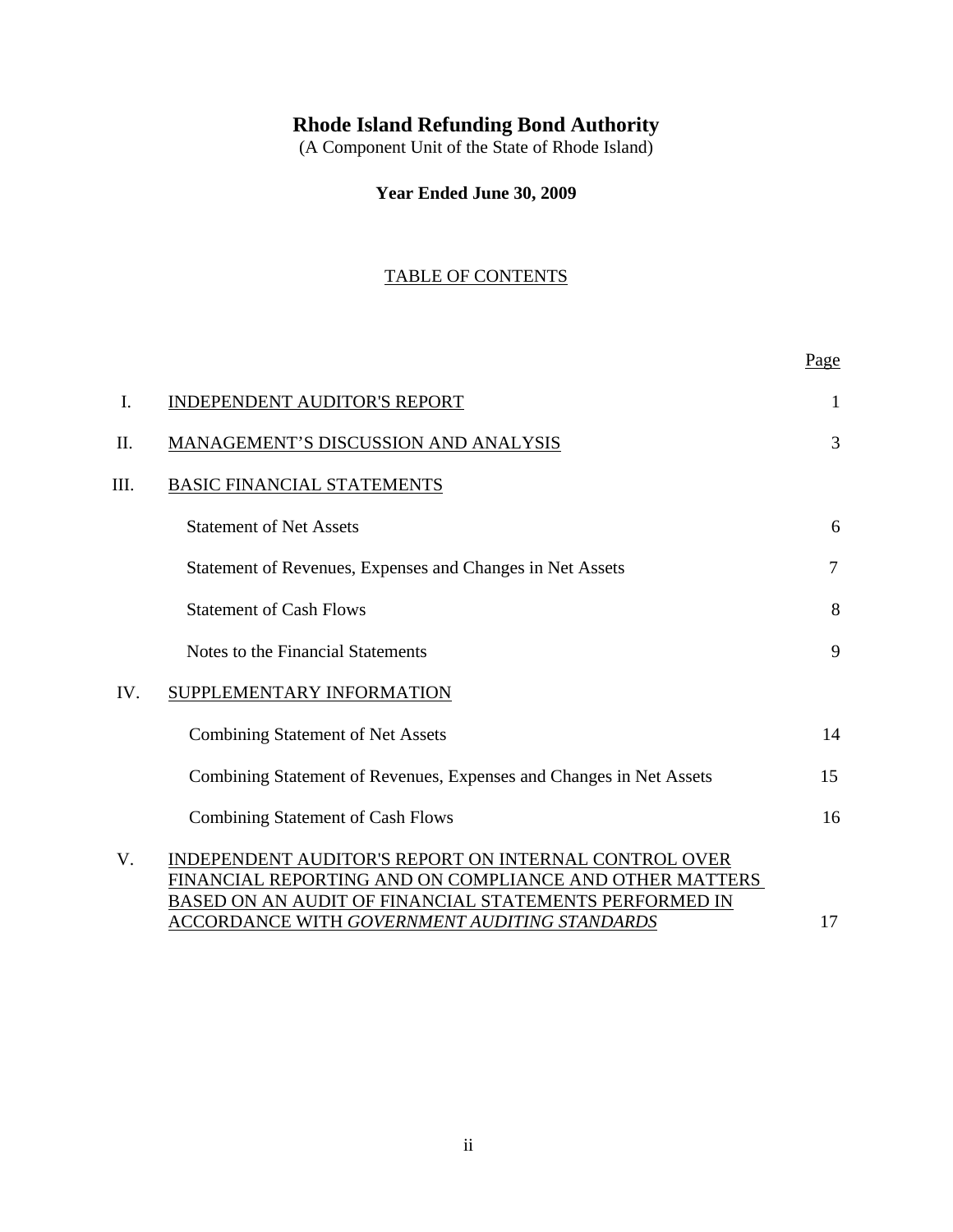

STATE of RHODE ISLAND and PROVIDENCE PLANTATIONS

GENERAL ASSEMBLY

♦ *INTEGRITY*

**RELIABILITY** 

ERNEST A. ALMONTE, CPA, CFF *AUDITOR GENERAL* ernest.almonte@oag.ri.gov

OFFICE of the AUDITOR GENERAL

♦ *ACCOUNTABILITY*

♦ *INDEPENDENCE*

# **INDEPENDENT AUDITOR'S REPORT**

## JOINT COMMITTEE ON LEGISLATIVE SERVICES, GENERAL ASSEMBLY STATE OF RHODE ISLAND AND PROVIDENCE PLANTATIONS:

## BOARD OF DIRECTORS OF THE RHODE ISLAND REFUNDING BOND AUTHORITY:

We have audited the accompanying statement of net assets of the Rhode Island Refunding Bond Authority (the Authority), a component unit of the State of Rhode Island and Providence Plantations, as of June 30, 2009, and the related statements of revenues, expenses and changes in net assets and cash flows for the year then ended. These financial statements are the responsibility of the Authority's management. Our responsibility is to express an opinion on these financial statements based on our audit.

We conducted our audit in accordance with auditing standards generally accepted in the United States of America and the standards applicable to financial audits contained in *Government Auditing Standards,* issued by the Comptroller General of the United States. Those standards require that we plan and perform the audit to obtain reasonable assurance about whether the financial statements are free of material misstatement. An audit includes examining, on a test basis, evidence supporting the amounts and disclosures in the financial statements. An audit also includes assessing the accounting principles used and significant estimates made by management, as well as evaluating the overall financial statement presentation. We believe that our audit provides a reasonable basis for our opinion.

In our opinion, the financial statements referred to above present fairly, in all material respects, the financial position of the Authority as of June 30, 2009, and the changes in its financial position and its cash flows for the year then ended in conformity with accounting principles generally accepted in the United States of America.

As discussed in Note 3, collection of rentals due is dependent upon annual appropriations by the General Assembly of the State of Rhode Island.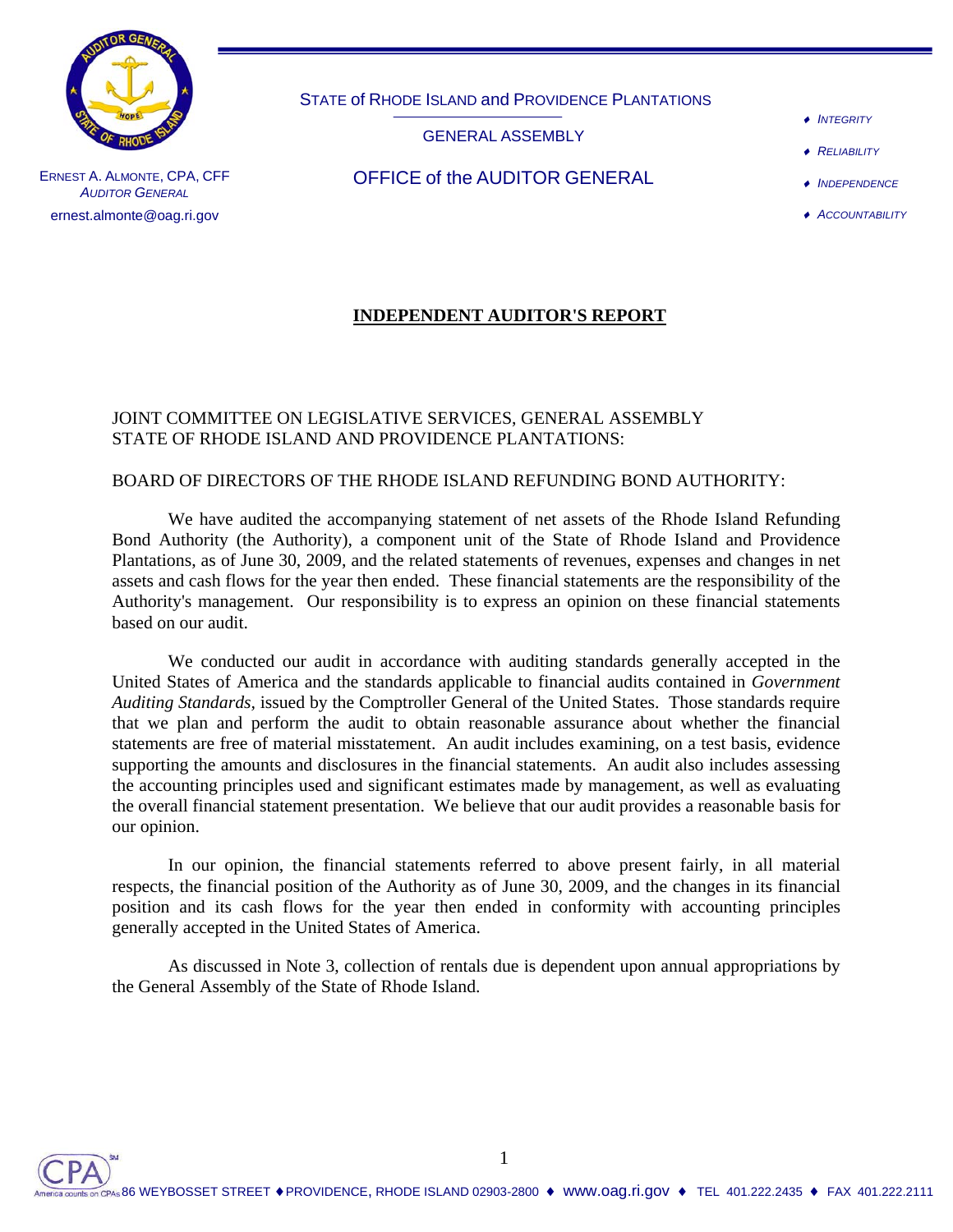JOINT COMMITTEE ON LEGISLATIVE SERVICES, GENERAL ASSEMBLY BOARD OF DIRECTORS OF THE RHODE ISLAND REFUNDING BOND AUTHORITY Page 2

In accordance with *Government Auditing Standards*, we will issue our report dated September 29, 2009 on our consideration of the Authority's internal control over financial reporting and on our tests of its compliance with certain provisions of laws, regulations, contracts and other matters. The purpose of that report is to describe the scope of our testing of internal control over financial reporting and compliance and the results of that testing, and not to provide an opinion on the internal control over financial reporting or on compliance. That report is an integral part of an audit performed in accordance with *Government Auditing Standards* and should be considered in assessing the results of our audit.

The Management's Discussion and Analysis on pages 3 through 5 is not a required part of the basic financial statements but is supplementary information required by the Governmental Accounting Standards Board. We have applied certain limited procedures, which consisted principally of inquiries of management regarding the methods of measurement and presentation of the required supplementary information. However, we did not audit the information and express no opinion on it.

Our audit was conducted for the purpose of forming an opinion on the basic financial statements taken as a whole. The combining fund statements as listed in the accompanying table of contents are presented for purposes of additional analysis and are not a required part of the basic financial statements. The combining fund statements have been subjected to the auditing procedures applied in the audit of the basic financial statements and, in our opinion, are fairly stated in all material respects in relation to the basic financial statements taken as a whole.

Cinet A. Almonte

 Ernest A. Almonte, CPA, CFF Auditor General

September 29, 2009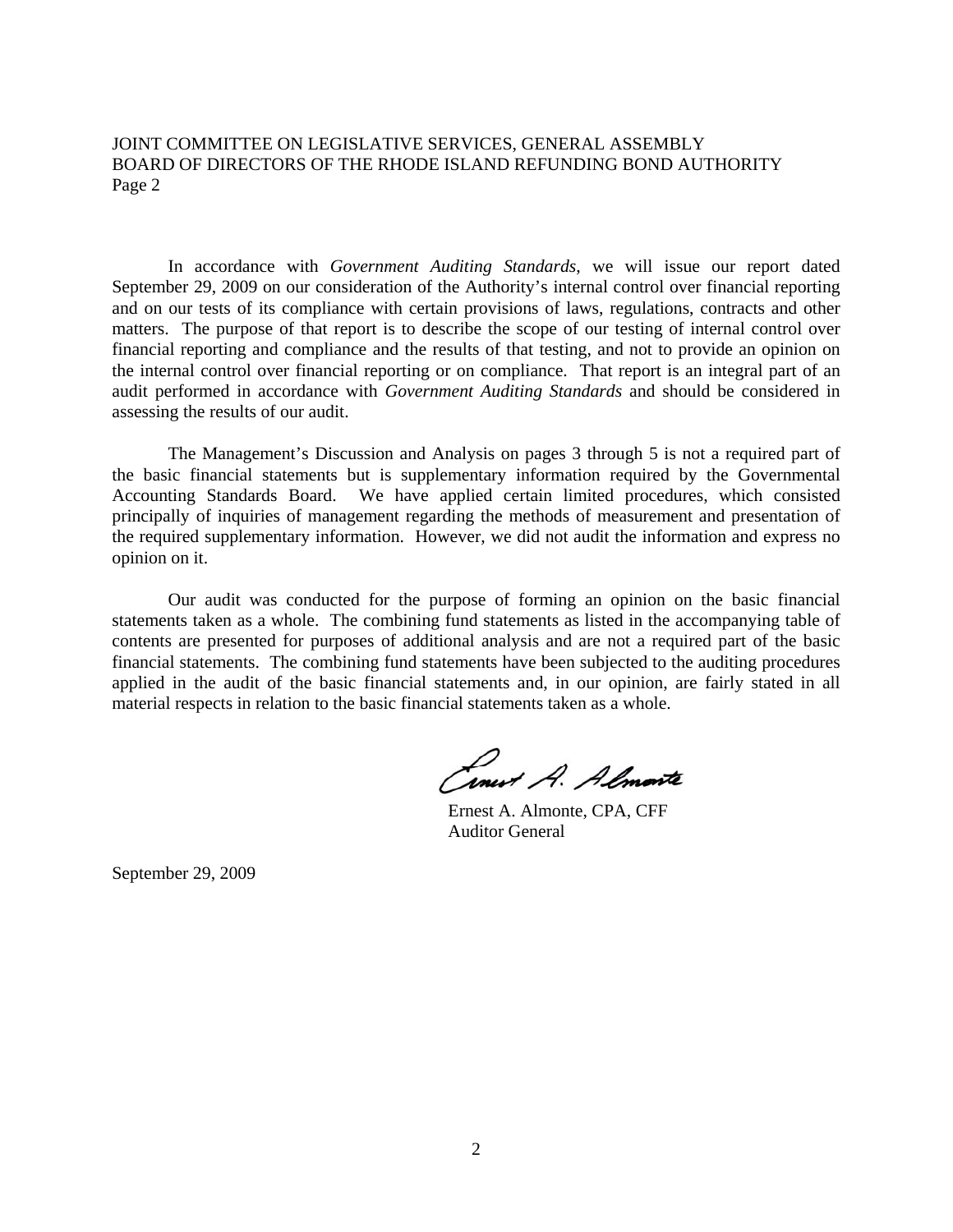(A Component Unit of the State of Rhode Island)

#### **Management's Discussion and Analysis**

Management of the Rhode Island Refunding Bond Authority (Authority) provides this Management's Discussion and Analysis of their financial performance for the readers of the Authority's financial statements. This narrative provides an overview of the Authority's financial activity for the year ended June 30, 2009. This analysis is to be considered in conjunction with the financial statements to provide an objective analysis of the Authority's financial activities based on facts, decisions and conditions currently facing management.

#### Understanding the Authority's Financial Statements

The Authority serves as a financing mechanism for the State of Rhode Island. It was originally created to pay, redeem, or retire all or part of some of the State's general obligation bonds, and it later acquired the functions of the Rhode Island Public Buildings Authority whose purpose was to finance the acquisition, construction and improvement of public facilities through the issuance of revenue bonds. All Authority debt is repaid via annual payments made by the State in amounts equal to debt service requirements. The operating expenses of the authority are also reimbursed by the State.

 The Authority is a component unit of the State of Rhode Island and Providence Plantations ("State") and its financial activity is blended into the State's financial statements. In accordance with generally accepted accounting principles, this report consists of a series of financial statements, along with notes to the financial statements. The financial statements immediately follow this discussion and analysis and are designed to highlight the Authority's net assets and changes to those net assets resulting from the Authority's activity.

 Multiple funds were established to account for the Authority's activities as required by the underlying bond resolutions. The combining financial statements detail all individual fund activity and are presented beginning on page 14.

#### Financial Highlights for the Year Ended June 30, 2009

- Bonds payable at June 30, 2009 decreased \$ 17,997,417 (75%) when compared to June 30, 2008.
- Rentals due and the amount due from the State at June 30, 2009 decreased \$18,240,622 (64%) when compared to June 30, 2008.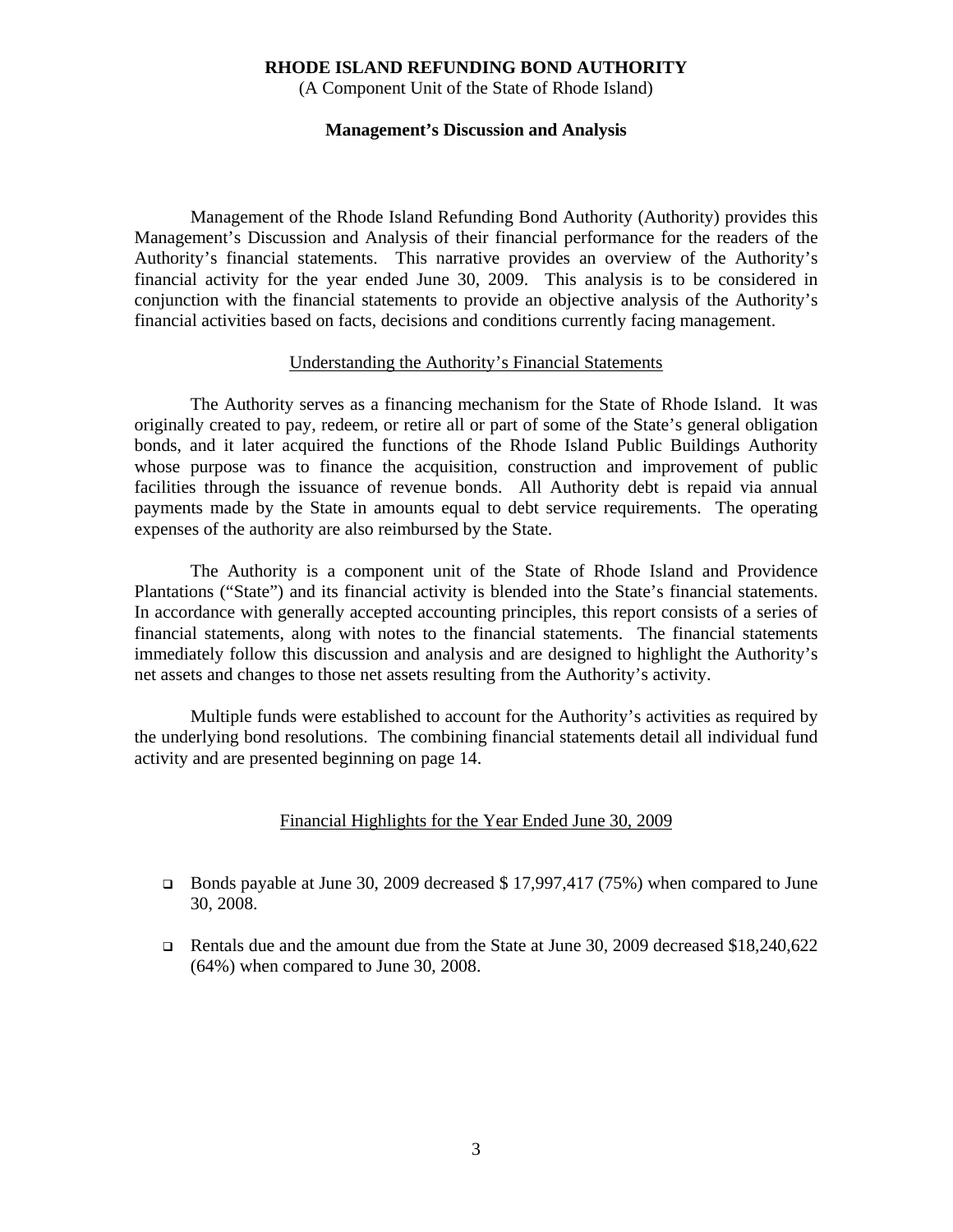(A Component Unit of the State of Rhode Island)

# **Management's Discussion and Analysis**

| <b>Assets, Liabilities and Net Assets</b> |                      |                      |  |  |  |  |
|-------------------------------------------|----------------------|----------------------|--|--|--|--|
|                                           | <b>June 30, 2009</b> | <u>June 30, 2008</u> |  |  |  |  |
| Assets:                                   |                      |                      |  |  |  |  |
| Current:                                  |                      |                      |  |  |  |  |
| Cash and cash equivalents                 | \$<br>34,002         | \$<br>38,514         |  |  |  |  |
| Amounts due from the State                | 10,496,541           | 18,845,824           |  |  |  |  |
| Noncurrent:                               |                      |                      |  |  |  |  |
| Amounts due from the State                | 0                    | 9,889,059            |  |  |  |  |
| Debt issuance costs                       | 47,730               | 121,845              |  |  |  |  |
|                                           | \$10,578,273         | \$28,895,242         |  |  |  |  |
| Liabilities:                              |                      |                      |  |  |  |  |
| Current:                                  |                      |                      |  |  |  |  |
| Accounts payable                          | \$<br>873            | \$<br>873            |  |  |  |  |
| Interest payable                          | 328,992              | 648,544              |  |  |  |  |
| Bonds payable                             | 5,951,471            | 18,195,000           |  |  |  |  |
| Project acquisition promissory notes      | 4,295,530            |                      |  |  |  |  |
| Noncurrent:                               |                      |                      |  |  |  |  |
| Project acquisition promissory notes      | 0                    | 4,295,530            |  |  |  |  |
| Bonds payable                             |                      | 5,753,888            |  |  |  |  |
|                                           | \$10,576,866         | \$28,893,835         |  |  |  |  |
| Net Assets:                               |                      |                      |  |  |  |  |
| Unrestricted                              | 1,407                | 1,407                |  |  |  |  |
| Total net assets                          | .407                 | .407                 |  |  |  |  |
|                                           |                      |                      |  |  |  |  |

 Amounts due from the State approximate the Authority's bonds and notes payable plus current interest payable. Decreases in bonds payable due to scheduled payments of principal cause a similar decrease in amounts due from the State.

| <b>Authority Operations</b>                                                                                                                          |                                                                             |                                                                               |  |  |  |
|------------------------------------------------------------------------------------------------------------------------------------------------------|-----------------------------------------------------------------------------|-------------------------------------------------------------------------------|--|--|--|
|                                                                                                                                                      | <b>Year Ended</b><br><b>June 30, 2009</b>                                   | <b>Year Ended</b><br><b>June 30, 2008</b>                                     |  |  |  |
| Rental income<br>Other operating revenue<br>Interest expense<br>Amortization of debt issuance costs<br>Operating expenses<br>Operating income (loss) | \$<br>1,471,278<br>24,693<br>(1,392,662)<br>(74, 115)<br>(24, 693)<br>4,501 | \$.<br>2,096,098<br>30,669<br>(1,951,097)<br>(146,050)<br>(30,669)<br>(1,049) |  |  |  |
| Other income<br>Transfer to State<br>Change in net assets<br>Net assets, beginning of year<br>Net assets, end of year                                | 430<br>(4,931)<br>$\Omega$<br>1,407<br>1.407                                | 10,857<br>(331,213)<br>(321, 405)<br>322,812<br>1.407                         |  |  |  |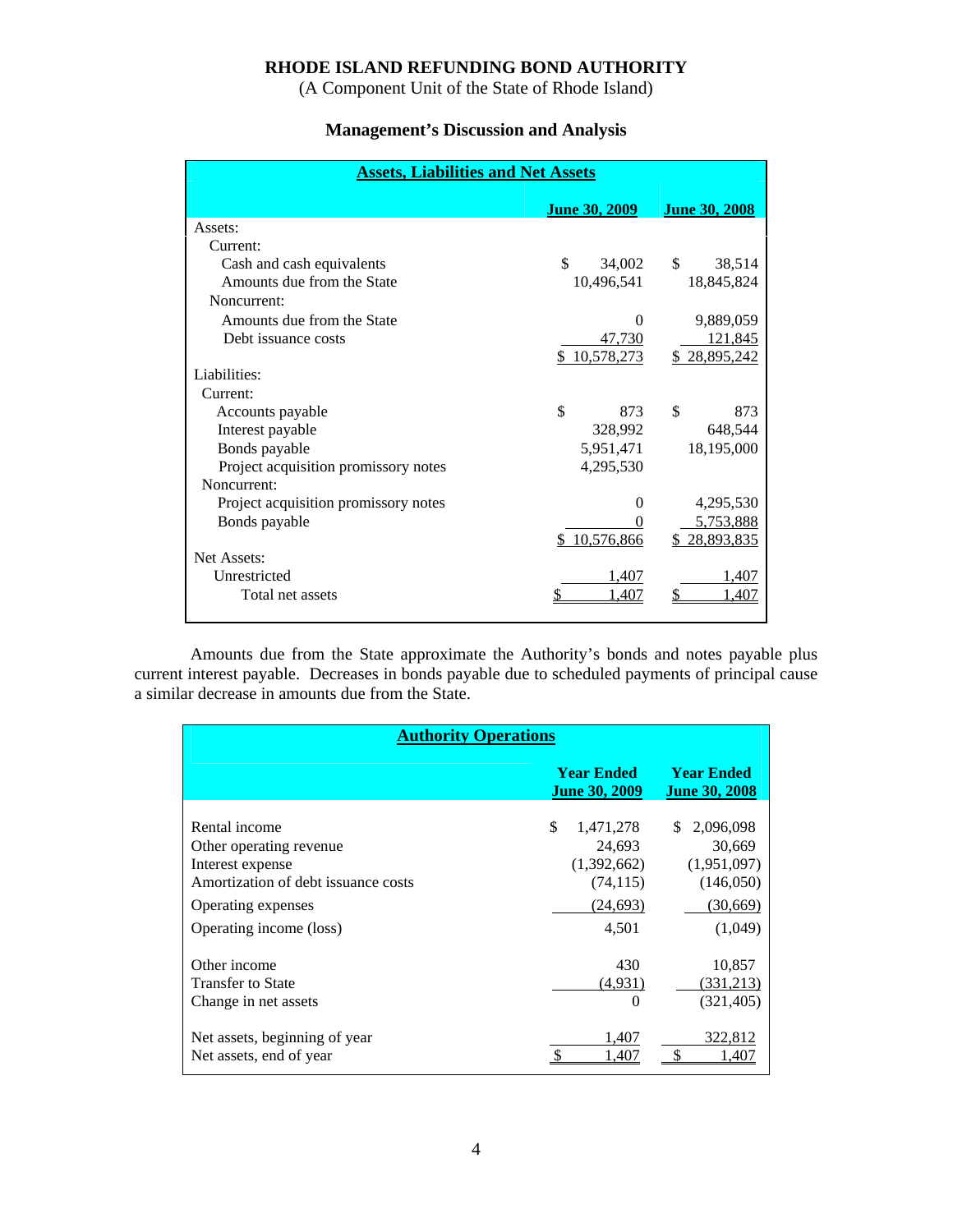(A Component Unit of the State of Rhode Island)

#### **Management's Discussion and Analysis**

 The State pays amounts equal to the annual debt service requirements of the Authority and reimburses it for operating and administrative costs. The decreases in rental income and interest expense, compared to 2008, resulted from reductions in bonds payable and related rentals due. Net assets consist of amounts held in the Authority's general fund that accounts for the administrative activities of the Authority. Increases in net assets resulted from investment earnings retained within the Authority's general fund.

#### Future Operations

 Debt service payments on the Authority's remaining one bond issue will continue through fiscal 2010 and will require annual payments from the State equal to the required debt service amounts.

#### Contacting the Authority's Financial Management

 This discussion and analysis presentation is designed to provide a general overview of the Authority's financial activity. Questions concerning any of the information provided in this report or requests for additional financial information should be addressed to the Deputy General Treasurer for Finance, Office of General Treasurer, 40 Fountain Street, Providence, RI 02903, telephone 401.222.2287.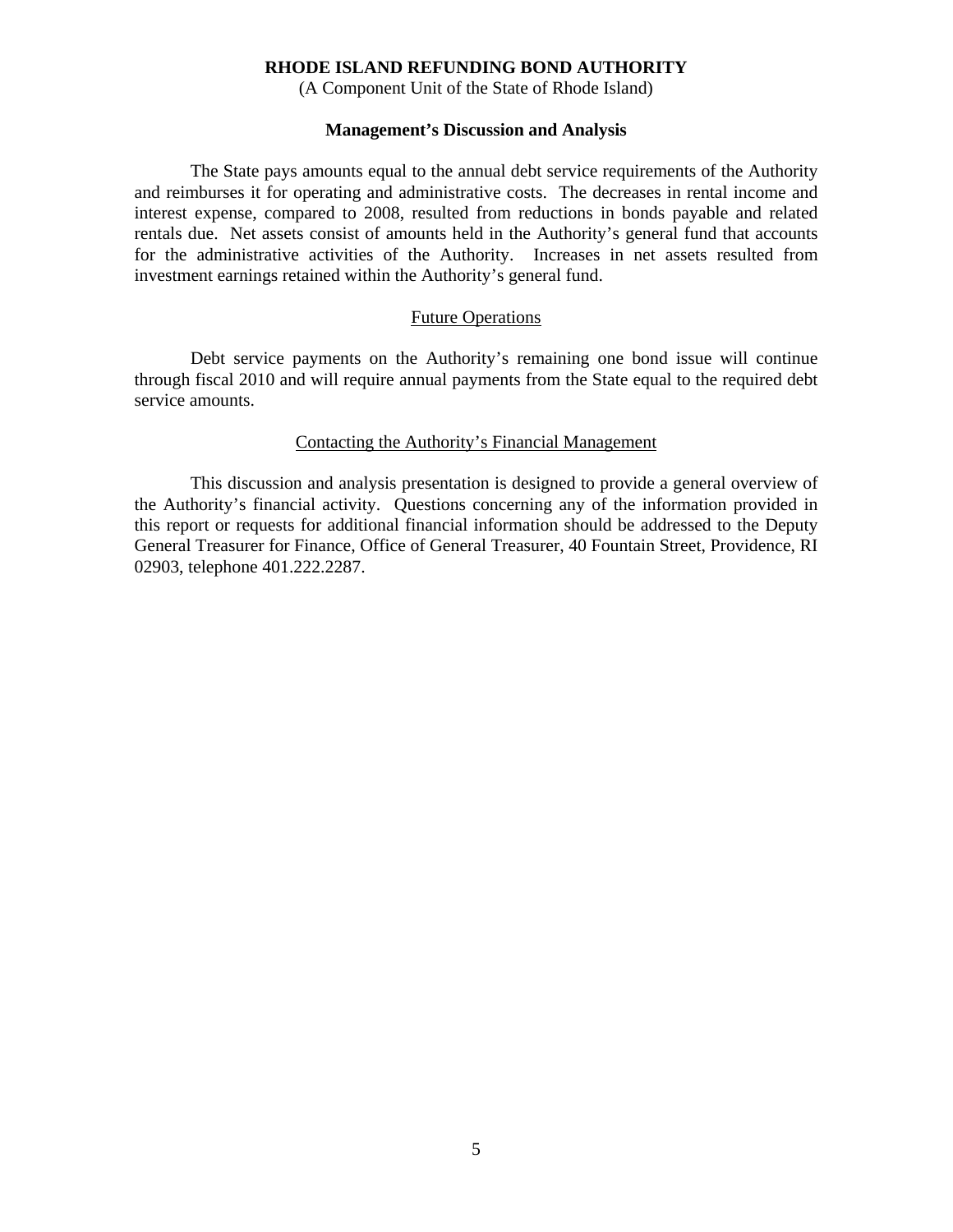# **STATEMENT OF NET ASSETS June 30, 2009**

# **ASSETS**

| Current assets:                               |                           |            |
|-----------------------------------------------|---------------------------|------------|
| Cash and cash equivalents (Note 4)            | \$                        | 34,002     |
| Due from State (Note 2)                       |                           | 2,280      |
| Rentals due (Note 3)                          |                           | 10,494,261 |
| Total current assets                          |                           | 10,530,543 |
| Noncurrent assets:                            |                           |            |
| Debt issuance costs                           |                           | 47,730     |
| Total noncurrent assets                       |                           | 47,730     |
| <b>Total assets</b>                           | $\boldsymbol{\mathsf{S}}$ | 10,578,273 |
| <b>LIABILITIES</b><br>Current liabilities:    |                           |            |
| Accounts payable                              | \$                        | 873        |
| Interest payable                              |                           | 328,992    |
| Project acquisition promissory notes (Note 5) |                           | 4,295,530  |
| Bonds payable, net (Note 6)                   |                           | 5,951,471  |
| Total current liabilities                     |                           | 10,576,866 |
| <b>Total liabilities</b>                      | \$                        | 10,576,866 |
| <b>NET ASSETS</b>                             |                           |            |
| Unrestricted                                  |                           | 1,407      |
| <b>Total net assets</b>                       |                           | 1,407      |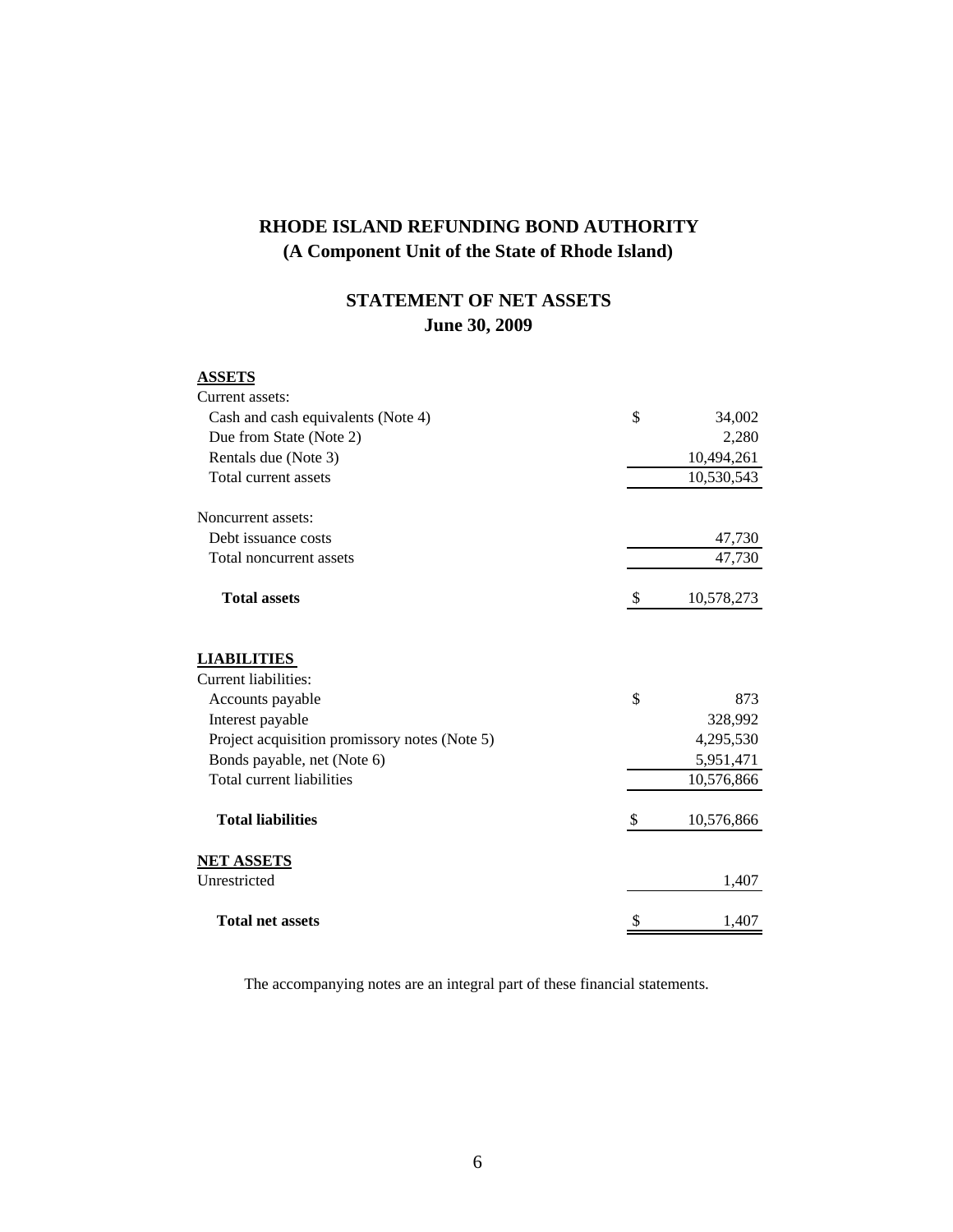# **STATEMENT OF REVENUES, EXPENSES AND CHANGES IN NET ASSETS FISCAL YEAR ENDED JUNE 30, 2009**

| <b>Operating revenues</b>            |                 |
|--------------------------------------|-----------------|
| Rental income                        | \$<br>1,471,278 |
| Recovery of administrative costs     | 24,693          |
| <b>Total operating revenues</b>      | 1,495,971       |
| <b>Operating expenses</b>            |                 |
| Interest expense                     | 1,392,662       |
| Amortization of debt issuance costs  | 74,115          |
| Personal services                    | 21,098          |
| Trustee fees                         | 3,522           |
| Professional services                | 73              |
| <b>Total operating expenses</b>      | 1,491,470       |
| <b>Operating income</b>              | 4,501           |
| Nonoperating revenue (expense)       |                 |
| Investment income                    | 430             |
| Transfer to State (Note 7)           | (4, 931)        |
| Total nonoperating revenue (expense) | (4,501)         |
| <b>Change in net assets</b>          |                 |
| Net assets, July 1, 2008             | 1,407           |
| Net assets, June 30, 2009            | \$<br>1,407     |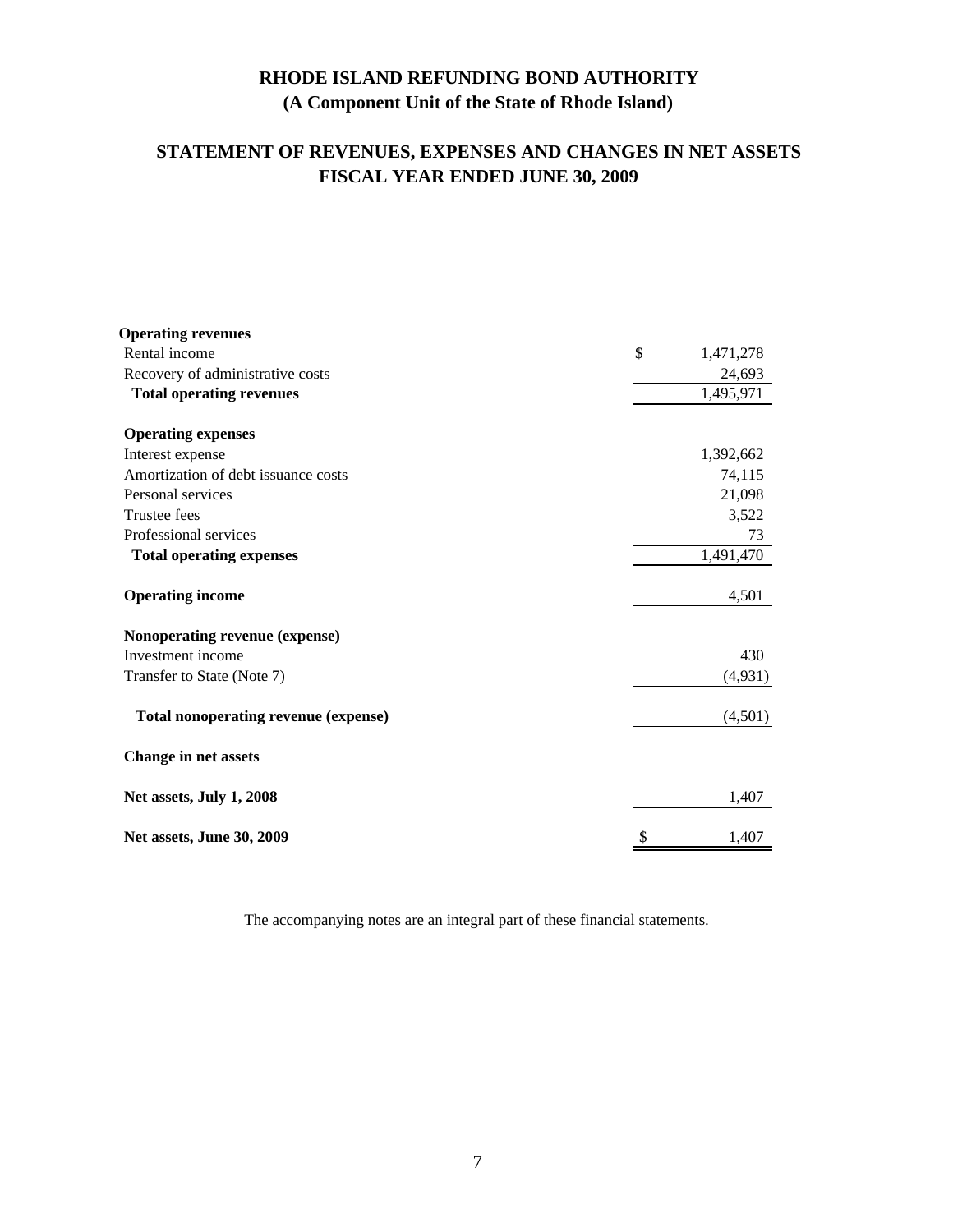# **(A Component Unit of the State of Rhode Island)**

# **STATEMENT OF CASH FLOWS FISCAL YEAR ENDED JUNE 30, 2009**

#### **Cash flows from operating activities:**

| Cash received for:                                                  |                  |
|---------------------------------------------------------------------|------------------|
| Administrative costs                                                | \$<br>24,693     |
| Rents                                                               | 19,237,392       |
| Cash paid for:                                                      |                  |
| Personal services                                                   | (21,098)         |
| Trustee fees                                                        | (3,522)          |
| Other goods and services                                            | (73)             |
| Net cash provided by operating activities                           | 19,237,392       |
| Cash flows from capital and related financing activities:           |                  |
| Principal paid on debt                                              | (18, 195, 000)   |
| Interest paid on debt                                               | (1,042,436)      |
| Net cash used for capital and related                               |                  |
| financing activities                                                | (19, 237, 436)   |
| Cash flows from noncapital financing activities:                    |                  |
| <b>Transfer to State</b>                                            | (4,931)          |
| Net cash used for noncapital financing activities                   | (4,931)          |
| <b>Cash flows from investing activities:</b>                        |                  |
| Interest received                                                   | 463              |
| Net cash provided by investing activities                           | 463              |
| Net decrease in cash and cash equivalents                           | (4,512)          |
| Cash and cash equivalents, July 1, 2008                             | 38,514           |
| Cash and cash equivalents, June 30, 2009                            | \$<br>34,002     |
| Reconciliation of operating income(loss) to net                     |                  |
| cash provided by operating activities:                              |                  |
| Operating income                                                    | \$<br>4,501      |
| <b>Adjustments:</b>                                                 |                  |
| Amortization of debt issuance costs                                 | 74,115           |
| Amortization of premium, discount, and deferred amount on refunding | 197,044          |
| Principal paid on debt included in cash flows from                  |                  |
| capital and related financing activities                            | 18,195,000       |
| Interest on debt included in cash flows from                        |                  |
| capital and related financing activities                            | 1,042,436        |
| Changes in assets and liabilities:                                  |                  |
| Receivables                                                         | 43,848           |
| Payables                                                            | (319, 552)       |
| <b>Total adjustments</b>                                            | 19,232,891       |
| Net cash provided by operating activities                           | \$<br>19,237,392 |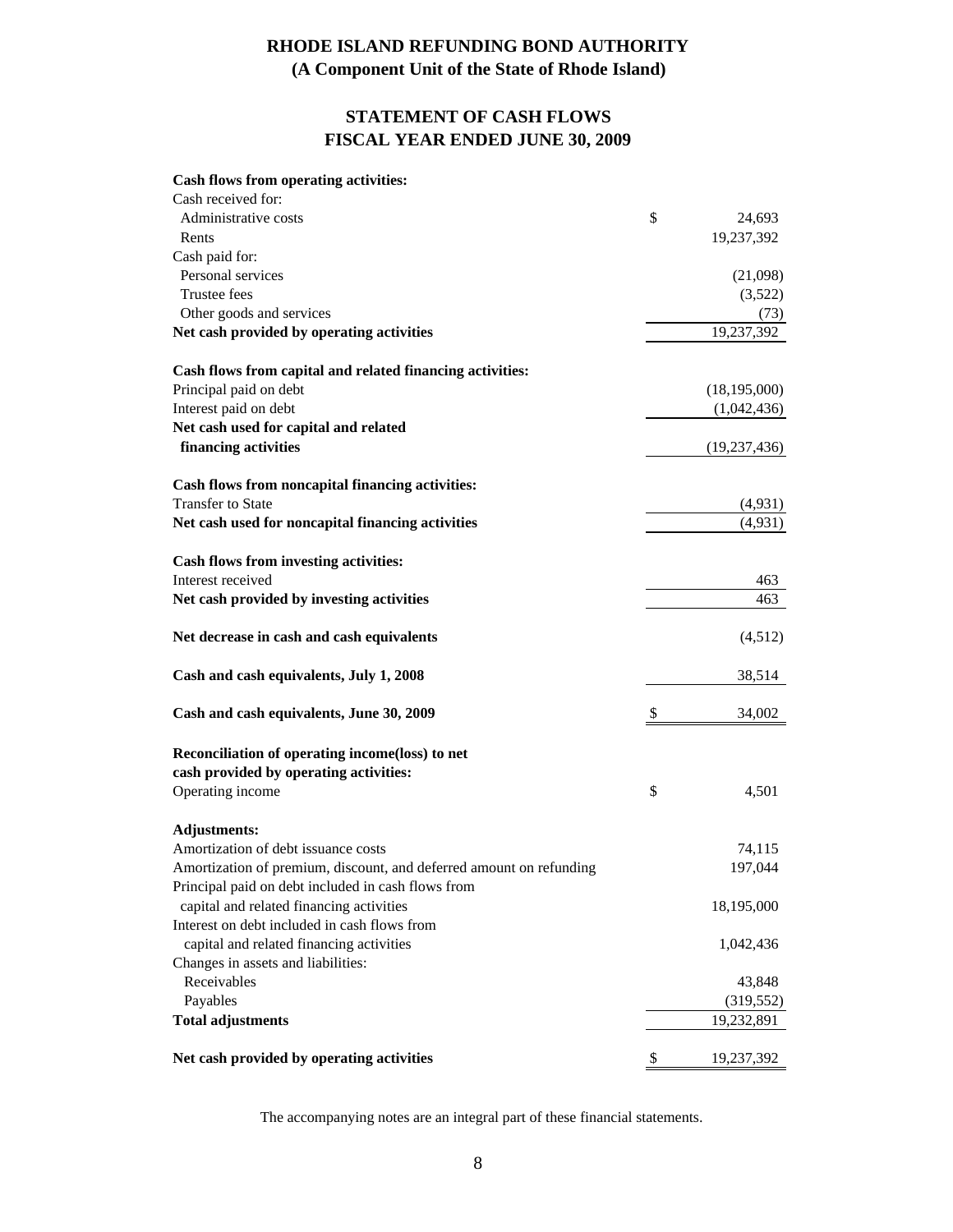(A Component Unit of the State of Rhode Island)

# NOTES TO THE FINANCIAL STATEMENTS Year Ended June 30, 2009

## **1. SUMMARY OF SIGNIFICANT ACCOUNTING POLICIES**

## **Reporting Entity**

The Rhode Island Refunding Bond Authority (Authority) was created and established as a public corporation by Chapter 35-8.1 of the General Laws of the State of Rhode Island. The Authority is authorized to issue bonds, upon the request of the governor and a finding of a financial benefit to the State, for the purpose of loaning money to the State to provide funds to pay, redeem or retire all or a part of the State's General Obligation Bonds dated May 1, 1984 and June 28, 1985.

Chapter 35-8.1 of the General Laws was amended to merge the Rhode Island Public Buildings Authority (RIPBA) into the Authority. On July 1, 1997, the RIPBA ceased to exist as an entity and its functions, powers, rights, duties and liabilities, property and resources, including the bonded indebtedness of the RIPBA were transferred to the Authority. The RIPBA's purpose was to finance the acquisition, construction, and improvement of public facilities and equipment through the issuance of revenue bonds financed solely from revenues derived under lease agreements with various governmental entities.

 The Authority is a component unit of the State of Rhode Island and Providence Plantations for financial reporting purposes. The financial statements of the Authority are blended into the State of Rhode Island's financial statements.

### **Basis of Presentation**

The accounts of the Authority are maintained in accordance with the principles of "Fund Accounting". Funds have been established as required by various bond resolutions or for certain operating purposes to observe limitations and restrictions placed on the use of resources available to the Authority. For financial reporting purposes, the various accounts of the Authority have been combined and inter-fund transactions have been eliminated.

Two funds are used to account for the operations of the Authority as described below:

 **General Fund** - accounts for the administrative operating activities of the former Rhode Island Public Buildings Authority.

 **Bond Fund** - accounts for revenue bonds and notes payable issued by the former Rhode Island Public Buildings Authority, rentals due from the State, the receipt of rental income, and the payment and amortization of debt issuance costs. The Bond Fund is a consolidation of funds required by various bond resolutions (Debt Service Fund and Cost of Issuance Fund).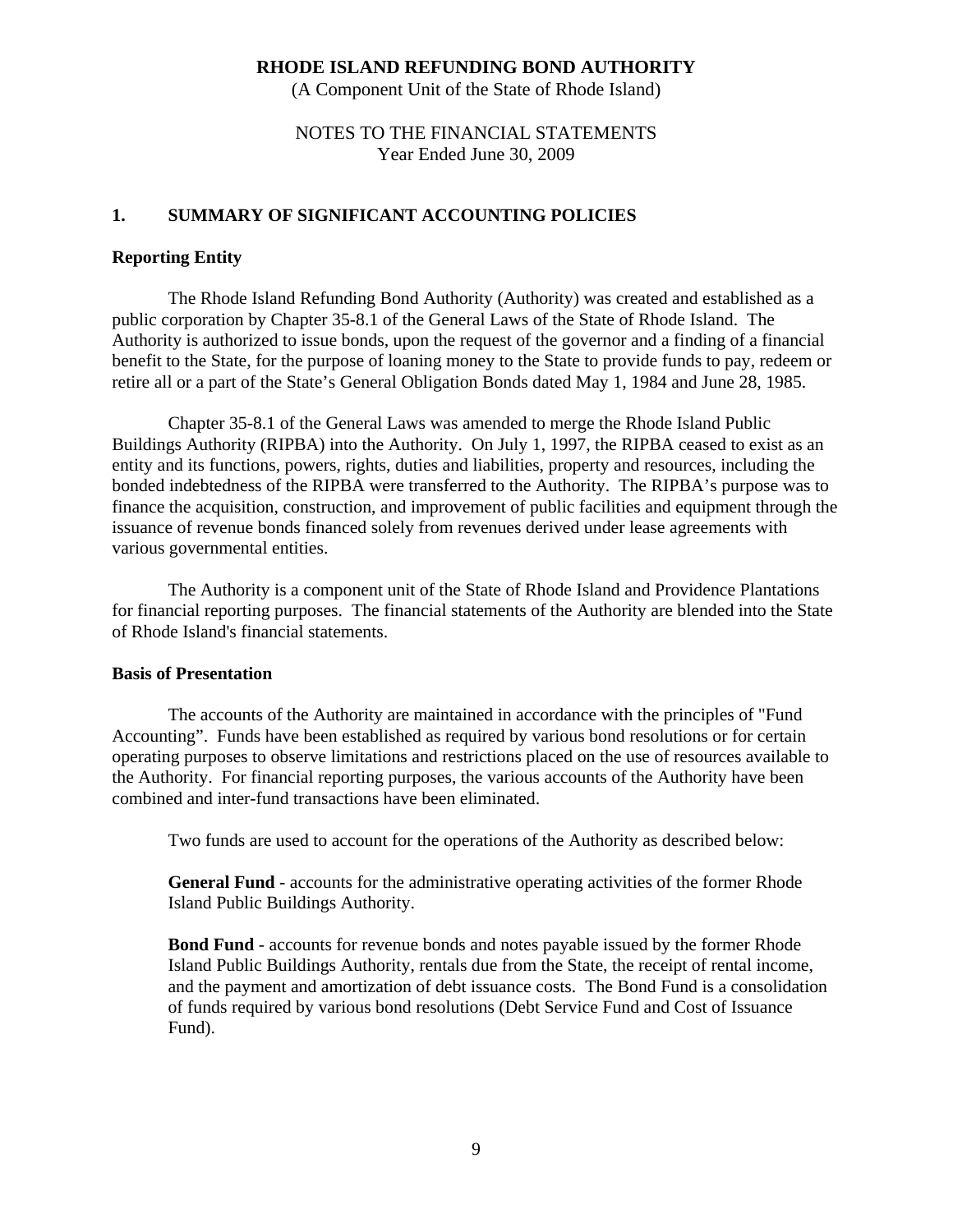(A Component Unit of the State of Rhode Island)

# NOTES TO THE FINANCIAL STATEMENTS Year Ended June 30, 2009

## **1. SUMMARY OF SIGNIFICANT ACCOUNTING POLICIES (continued)**

#### **Basis of Accounting**

The financial statements of the Authority have been prepared on the accrual basis of accounting. The Governmental Accounting Standards Board (GASB) is responsible for establishing generally accepted accounting principles for governmental, proprietary fund type activities. In accordance with GASB Statement No. 20, in the absence of specific guidance from a GASB pronouncement, pronouncements of the Financial Accounting Standards Board (FASB) issued on or before November 30, 1989 have been followed.

### **Use of Estimates**

 The preparation of financial statements in conformity with generally accepted accounting principles requires management to make estimates and assumptions that affect the reported amounts of assets and liabilities at the date of the financial statements. Estimates also affect the reported amounts of revenues and expenses during the reporting period. Actual results could differ from those estimates.

## **Income Taxes**

The Authority is exempt from Federal and State income taxes.

#### **Operating Revenues and Expenses**

The Authority considers rental payments, recovery of administrative costs, interest expense and amortization of debt issuance costs to be operating revenues and expenses since they relate to the Authority's principal functional activity.

#### **Investment Income**

Interest earned on investments is recognized as income in the fund in which the investments are held. In accordance with each bond series or resolution, this interest may periodically be transferred to the Bond Fund and be used to reduce future rental payments from the State of Rhode Island.

### **Cash and Cash Equivalents**

 The Authority considers all highly liquid investments with a maturity of three months or less when purchased to be cash equivalents. Cash equivalent investments are recorded in the financial statements at fair value.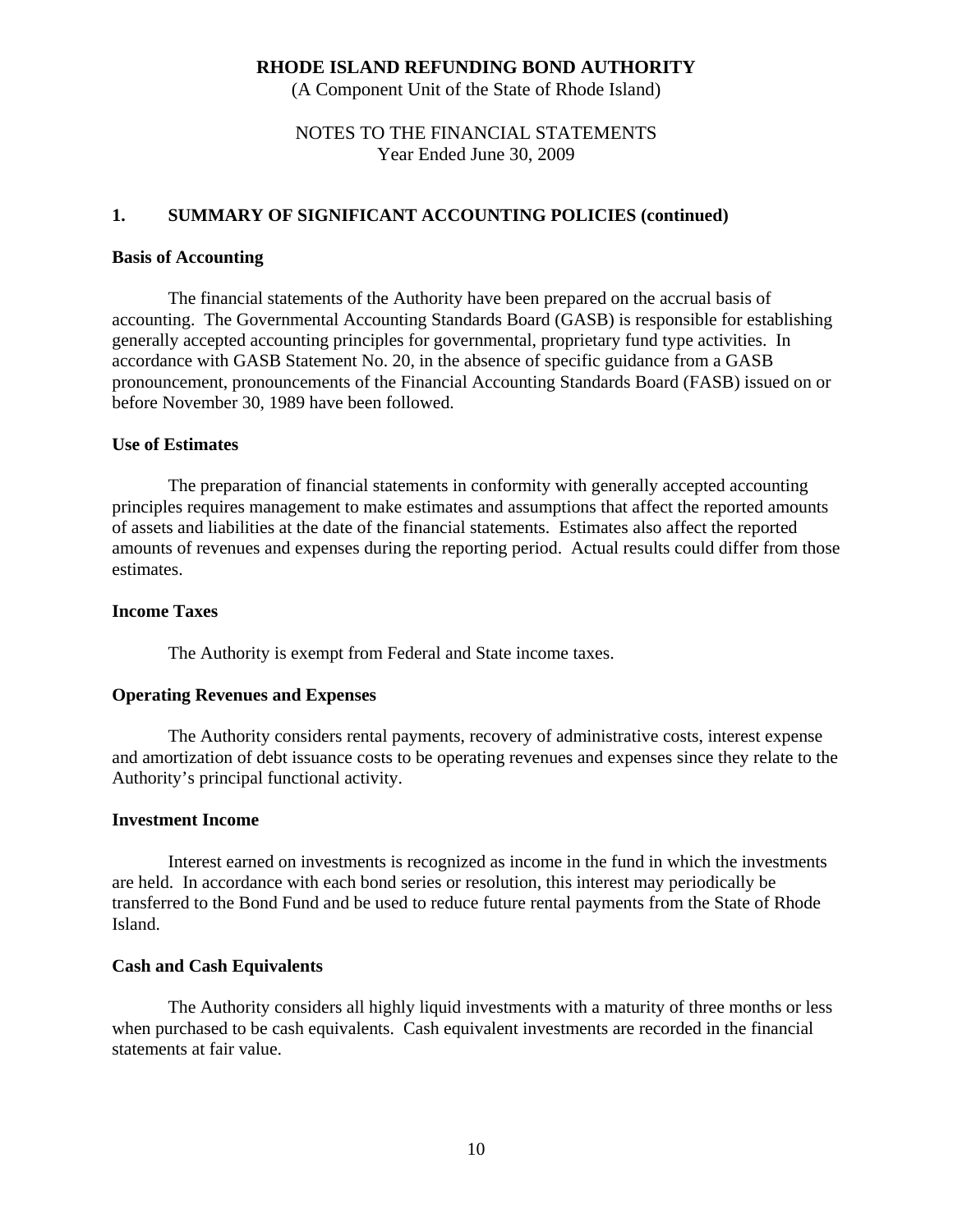(A Component Unit of the State of Rhode Island)

# NOTES TO THE FINANCIAL STATEMENTS Year Ended June 30, 2009

## **1. SUMMARY OF SIGNIFICANT ACCOUNTING POLICIES (continued)**

#### **Debt Issuance Costs**

 Debt issuance costs represent the costs of issuance of the revenue bonds and are reflected as an asset on the financial statements. These costs are amortized on a straight-line basis over the life of the bonds. Debt issuance costs associated with defeased bonds are deferred and amortized over the remaining life of the old debt or the life of the new debt, whichever is shorter.

#### **Bond Discounts and Premiums**

 Bond discounts and premiums on revenue bonds are recorded as an offset/addition, respectively, to the outstanding revenue bonds payable. Bond discounts and premiums are amortized using the effective interest method over the life of the bonds. Bond discounts, premiums and debt issuance costs associated with defeased bonds (deferred amount on refunding) are deferred and amortized over the remaining life of the old debt or the life of the new debt, whichever is shorter.

## **2. DUE FROM STATE**

Due from the State includes any unreimbursed administrative expenses of the Authority.

## **3. RENTALS DUE**

Rentals due represent amounts payable by the State pursuant to agreements for projects leased by the former Rhode Island Public Buildings Authority. Annual rental payments made by the State to the Authority are equal to the interest and annual principal payment on bonds and notes issued by the Authority (RIPBA), amortization of bond issuance costs and certain administrative expenses of the Authority.

The Authority uses a method similar to the financing method to account for rentals from long-term lease agreements. Under this method, the aggregate amount of rentals due for the repayment of the bond and note principal plus current accrued interest are recorded as rentals due for payment of principal and interest on bonds and notes.

The obligation of the State to make payments to the Authority under various lease agreements is subject to and dependent upon appropriations being made from time to time by the General Assembly of the State for such purpose.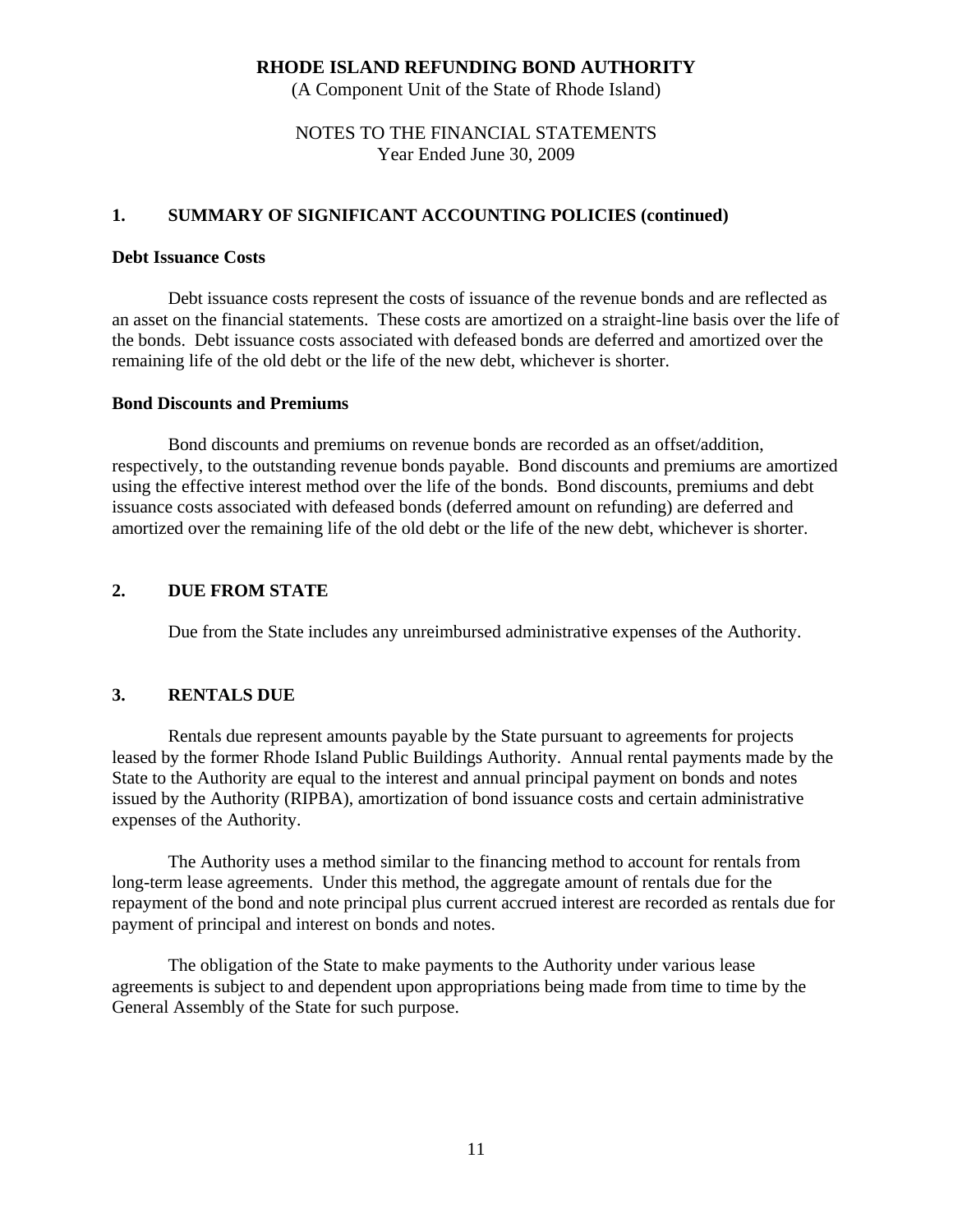(A Component Unit of the State of Rhode Island)

# NOTES TO THE FINANCIAL STATEMENTS Year Ended June 30, 2009

## **4. CASH AND CASH EQUIVALENTS**

Permitted investments of the Authority are defined by the various bond resolutions governing the Authority's outstanding bonded indebtedness. In general, the Authority may invest in direct obligations of the United States of America, obligations of federal agencies which are backed by the full faith and credit of the United States of America, obligations of certain federal agencies which are not fully guaranteed by the United States of America, dollar denominated deposit accounts, federal funds and banker's acceptances with domestic commercial banks bearing the highest rating by national rating agencies, commercial paper bearing the highest rating by national rating agencies, and highly rated money market funds and municipal or state obligations. Other investments may be permissible with permission of the insurer of the Authority's bonds.

The Authority's cash and cash equivalent investments at June 30, 2009 were held in the First American Treasury Obligation fund Class A which invests exclusively in short-term U.S. Treasury obligations and repurchase agreements secured by U.S. Treasury obligations. The money market mutual fund was rated Aaa by Moody's and AAAm by Standard & Poor's. The average maturity of the money market mutual fund's portfolio was 46 days at June 30, 2009. The carrying amount and fair value of the Authority's cash equivalent investments at June 30, 2009 was \$34,002.

## **5. PROJECT ACQUISITION PROMISSORY NOTES**

 Project acquisition promissory (PAP) notes represent the Authority's obligation to the State for certain land and improvements acquired for projects financed by the Authority. Such notes require semi-annual interest payments but are payable as to principal only when the State shall have exercised its right to purchase a specific project under the lease agreement(s). The payment of principal and interest on each PAP note is payable solely from the rent paid by the State for leased projects. The Authority has covenanted to credit to the State any and all rent designated as Project Acquisition Promissory Note Payments accruing to the Authority under the agreements.

### **6. BONDS PAYABLE**

**Revenue Bonds - 1998 Series A** (Rhode Island Refunding Bond Authority)

 In June 1998, the Authority issued \$39,875,000 in State Public Projects Revenue Bonds, known as the 1998 Series A Bonds. These bonds, which have interest rates ranging from 4.25% to 5.25% and mature at various dates through 2010, are secured by lease rentals payable by the State of Rhode Island pursuant to lease agreements.

 Proceeds of the 1998 Series A issue and related debt service reserve funds were used to effect the complete refunding of four of the former Public Building Authority's State Public Projects Revenue Bonds.

Principal amount outstanding at June 30, 2009 - \$6,040,000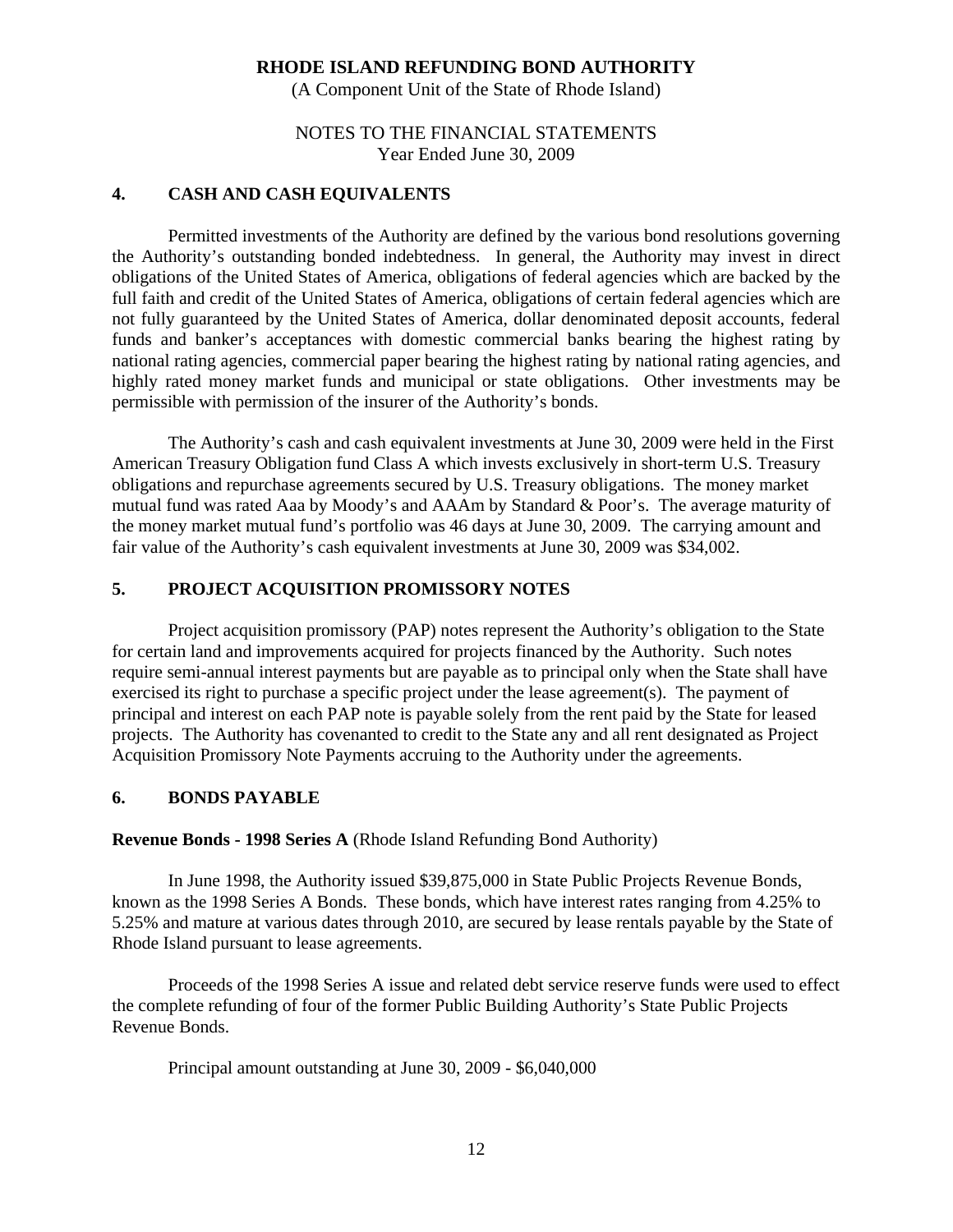(A Component Unit of the State of Rhode Island)

# NOTES TO THE FINANCIAL STATEMENTS Year Ended June 30, 2009

## **6. BONDS PAYABLE (continued)**

Debt service requirements from July 1, 2008 to maturity are summarized below for each issue outstanding as of June 30, 2009:

| <b>Fiscal</b>             |                              |           |             |
|---------------------------|------------------------------|-----------|-------------|
| Year                      | <b>Principal</b>             | Interest  |             |
| 2010                      | \$6,040,000                  | \$209,000 |             |
| <b>Bonds Pavable, Net</b> |                              |           |             |
| Total bond principal      |                              |           | \$6,040,000 |
|                           | Add: bond premium            |           | 7.157       |
|                           | deferred amount on refunding |           | (95,686)    |
| Bonds payable, net        |                              |           | \$5,951,471 |

# **7. TRANSFER TO STATE**

During fiscal 2009, the Authority transferred \$4,931 to the State, which represented accumulated investment earnings in the Authority's General Fund.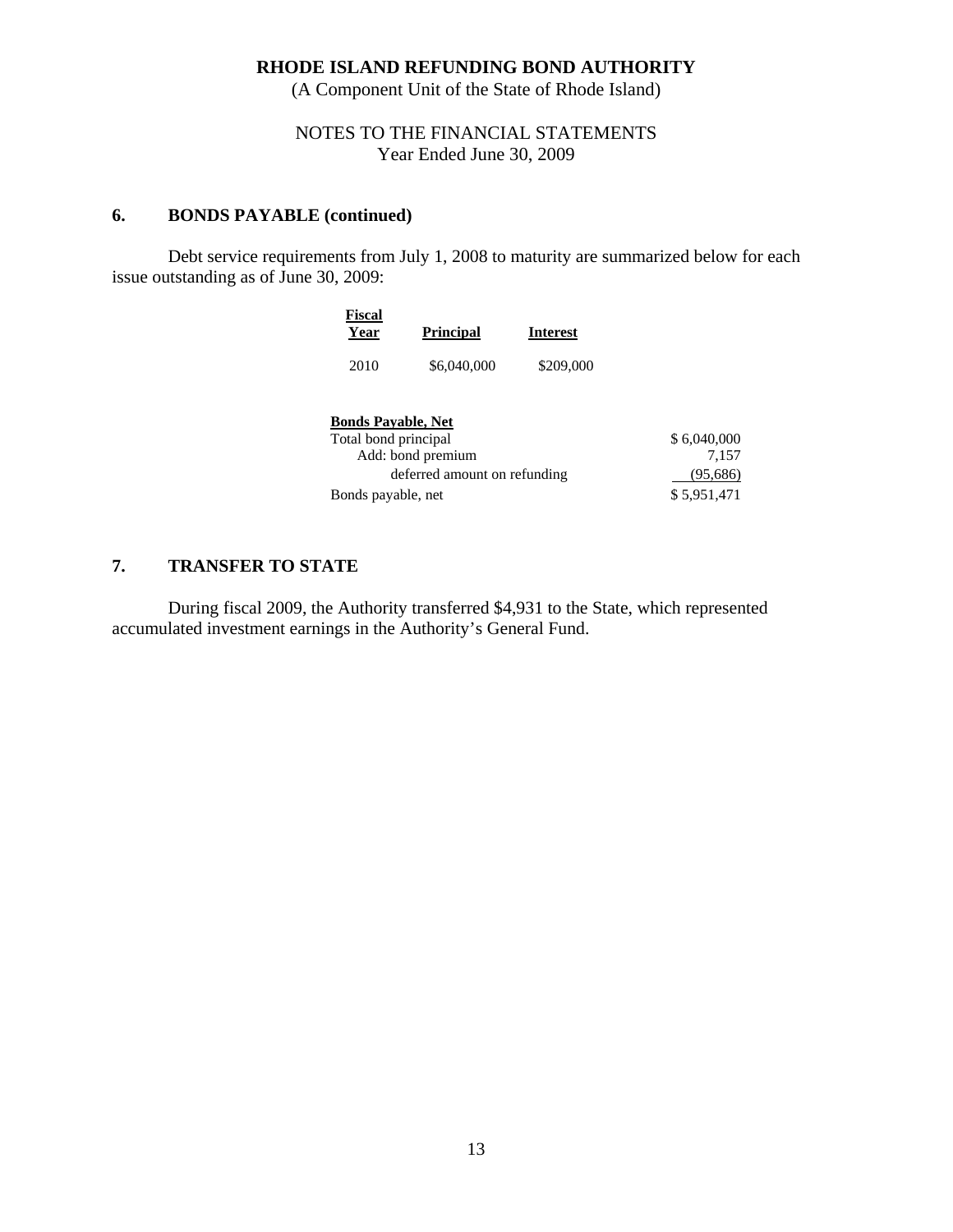# **June 30, 2009 COMBINING STATEMENT OF NET ASSETS**

|                                      | <b>General</b><br><b>Bond</b><br>Fund<br>Fund |       |    | <b>Total</b> |               |            |
|--------------------------------------|-----------------------------------------------|-------|----|--------------|---------------|------------|
| <b>ASSETS</b>                        |                                               |       |    |              |               |            |
| Current assets:                      |                                               |       |    |              |               |            |
| Cash and cash equivalents            |                                               |       | \$ | 34,002       | $\mathcal{S}$ | 34,002     |
| Due from State                       | \$                                            | 2,280 |    |              |               | 2,280      |
| Rentals due                          |                                               |       |    | 10,494,261   |               | 10,494,261 |
| Total current assets                 |                                               | 2,280 |    | 10,528,263   |               | 10,530,543 |
| Noncurrent assets:                   |                                               |       |    |              |               |            |
| Debt issuance costs                  |                                               |       |    | 47,730       |               | 47,730     |
| Total noncurrent assets              |                                               |       |    | 47,730       |               | 47,730     |
| <b>Total assets</b>                  | \$                                            | 2,280 | \$ | 10,575,993   | $\$$          | 10,578,273 |
| <b>LIABILITIES</b>                   |                                               |       |    |              |               |            |
| Current liabilities:                 |                                               |       |    |              |               |            |
| Accounts payable                     | \$                                            | 873   | \$ |              | \$            | 873        |
| Interest payable                     |                                               |       |    | 328,992      |               | 328,992    |
| Project acquisition promissory notes |                                               |       |    | 4,295,530    |               | 4,295,530  |
| Bonds payable (net)                  |                                               |       |    | 5,951,471    |               | 5,951,471  |
| <b>Total current liablities</b>      |                                               | 873   |    | 10,575,993   |               | 10,576,866 |
| <b>Total liabilities</b>             |                                               | 873   |    | 10,575,993   |               | 10,576,866 |
| <b>NET ASSETS</b>                    |                                               |       |    |              |               |            |
| Unrestricted                         |                                               | 1,407 |    |              |               | 1,407      |
| <b>Total net assets</b>              | \$                                            | 1,407 | \$ |              | \$            | 1,407      |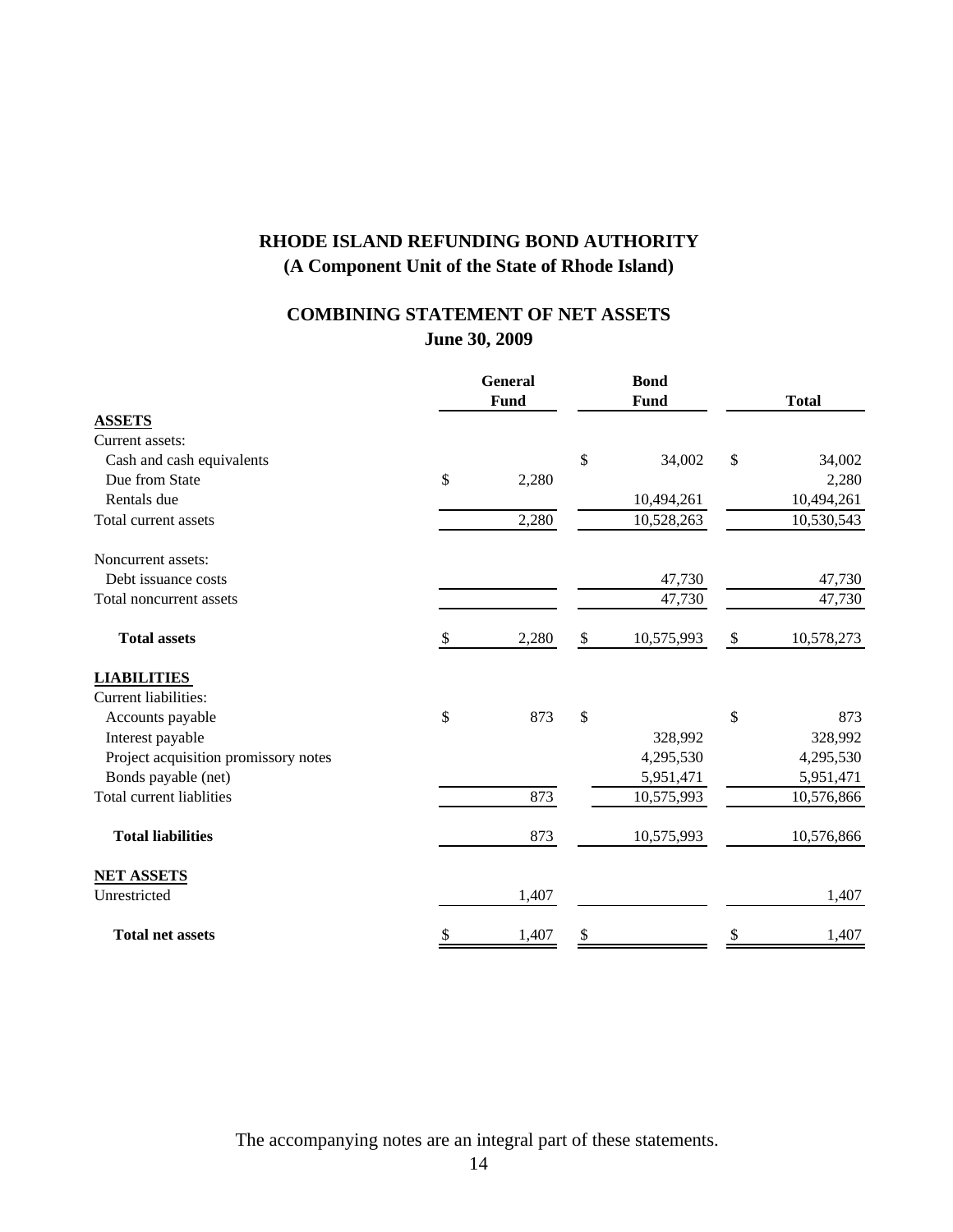# **COMBINING STATEMENT OF REVENUES, EXPENSES AND CHANGES IN NET ASSETS FISCAL YEAR ENDED JUNE 30, 2009**

|                                     | <b>General</b><br>Fund | <b>Bond</b><br>Fund | <b>Total</b>    |
|-------------------------------------|------------------------|---------------------|-----------------|
| <b>Operating revenues</b>           |                        |                     |                 |
| Rental income                       | \$                     | \$<br>1,471,278     | \$<br>1,471,278 |
| Recovery of administrative costs    | 24,693                 |                     | 24,693          |
| <b>Total operating revenues</b>     | 24,693                 | 1,471,278           | 1,495,971       |
| <b>Operating expenses</b>           |                        |                     |                 |
| Interest expense                    |                        | 1,392,662           | 1,392,662       |
| Amortization of debt issuance costs |                        | 74,115              | 74,115          |
| Personal services                   | 21,098                 |                     | 21,098          |
| <b>Trustee fees</b>                 | 3,522                  |                     | 3,522           |
| Professional services               | 73                     |                     | 73              |
| <b>Total operating expenses</b>     | 24,693                 | 1,466,777           | 1,491,470       |
| <b>Operating income</b>             |                        | 4,501               | 4,501           |
| Nonoperating revenue (expense)      |                        |                     |                 |
| Investment income                   | 306                    | 124                 | 430             |
| <b>Transfer to State</b>            | (306)                  | (4,625)             | (4, 931)        |
| <b>Total nonoperating revenue</b>   |                        | (4,501)             | (4,501)         |
| Change in net assets                |                        |                     |                 |
| Total net assets, July 1, 2008      | 1,407                  |                     | 1,407           |
| Total net assets, June 30, 2009     | \$<br>1,407            | \$                  | \$<br>1,407     |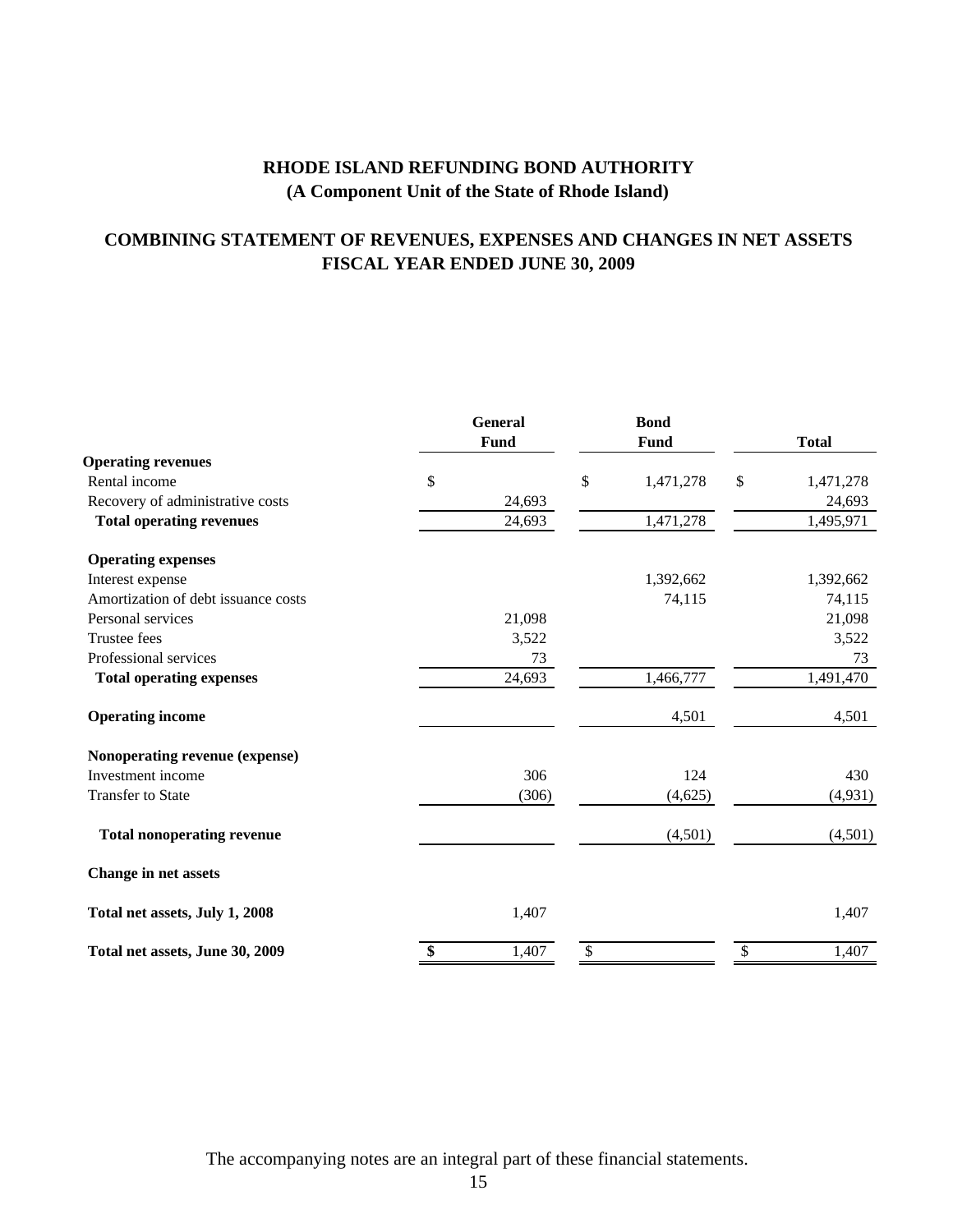# **FISCAL YEAR ENDED JUNE 30, 2009 COMBINING STATEMENT OF CASH FLOWS**

|                                                                             | General      | <b>Bond</b>      |                 |                |
|-----------------------------------------------------------------------------|--------------|------------------|-----------------|----------------|
|                                                                             | Fund         | <b>Fund</b>      |                 | <b>Total</b>   |
| <b>Cash flows from operating activities:</b>                                |              |                  |                 |                |
| Cash received for:                                                          |              |                  |                 |                |
| Administrative costs                                                        | \$<br>24,693 | \$               | \$              | 24,693         |
| Rents                                                                       |              | 19,237,392       |                 | 19,237,392     |
| Cash paid for:                                                              |              |                  |                 |                |
| Personal services                                                           | (21,098)     |                  |                 | (21,098)       |
| <b>Trustee fees</b>                                                         | (3,522)      |                  |                 | (3,522)        |
| Other goods and services                                                    | (73)         |                  |                 | (73)           |
| Net cash provided (used) by operating activities                            |              | 19,237,392       |                 | 19,237,392     |
| Cash flows from capital and related financing activities:                   |              |                  |                 |                |
| Principal paid on debt                                                      |              | (18, 195, 000)   |                 | (18, 195, 000) |
| Interest paid on debt                                                       |              | (1,042,436)      |                 | (1,042,436)    |
| Net cash used for capital and related<br>financing activities               |              | (19, 237, 436)   |                 | (19, 237, 436) |
|                                                                             |              |                  |                 |                |
| Cash flows from noncapital financing activities:                            |              |                  |                 |                |
| <b>Transfer to State</b>                                                    | (306)        | (4,625)          |                 | (4,931)        |
| Net cash used for noncapital financing activities                           | (306)        | (4,625)          |                 | (4,931)        |
| Cash flows from investing activities:                                       |              |                  |                 |                |
| Interest received                                                           | 306          | 157              |                 | 463            |
| Net cash provided by investing activities                                   | 306          | 157              |                 | 463            |
| Net increase (decrease) in cash and cash equivalents                        |              | (4,512)          |                 | (4,512)        |
| Cash and cash equivalents, July 1, 2008                                     |              | 38,514           |                 | 38,514         |
| Cash and cash equivalents, June 30, 2009                                    | \$           | \$<br>34,002     | \$              | 34,002         |
| Reconciliation of operating income (loss) to net                            |              |                  |                 |                |
| cash provided by operating activities:                                      |              |                  |                 |                |
| Operating income                                                            | \$           | \$<br>4,501      | \$              | 4,501          |
| <b>Adjustments:</b>                                                         |              |                  |                 |                |
| Amortization of debt issuance costs                                         |              | 74,115           |                 | 74,115         |
| Amortization of premium, discount and deferred amount<br>on refunding (net) |              | 197,044          |                 | 197,044        |
| Principal paid on debt included in cash flows from capital                  |              |                  |                 |                |
| and related financing activities                                            |              | 18,195,000       |                 | 18,195,000     |
| Interest paid on debt included in cash flows from capital                   |              |                  |                 |                |
| and related financing activities                                            |              | 1,042,436        |                 | 1,042,436      |
| Changes in assets and liabilities:                                          |              |                  |                 |                |
| Receivables                                                                 |              | 43,848           |                 | 43,848         |
| Payables                                                                    |              | (319, 552)       |                 | (319, 552)     |
| <b>Total adjustments</b>                                                    |              | 19,232,891       |                 | 19,232,891     |
| Net cash provided by operating activities                                   | \$           | \$<br>19,237,392 | $\overline{\$}$ | 19,237,392     |
|                                                                             |              |                  |                 |                |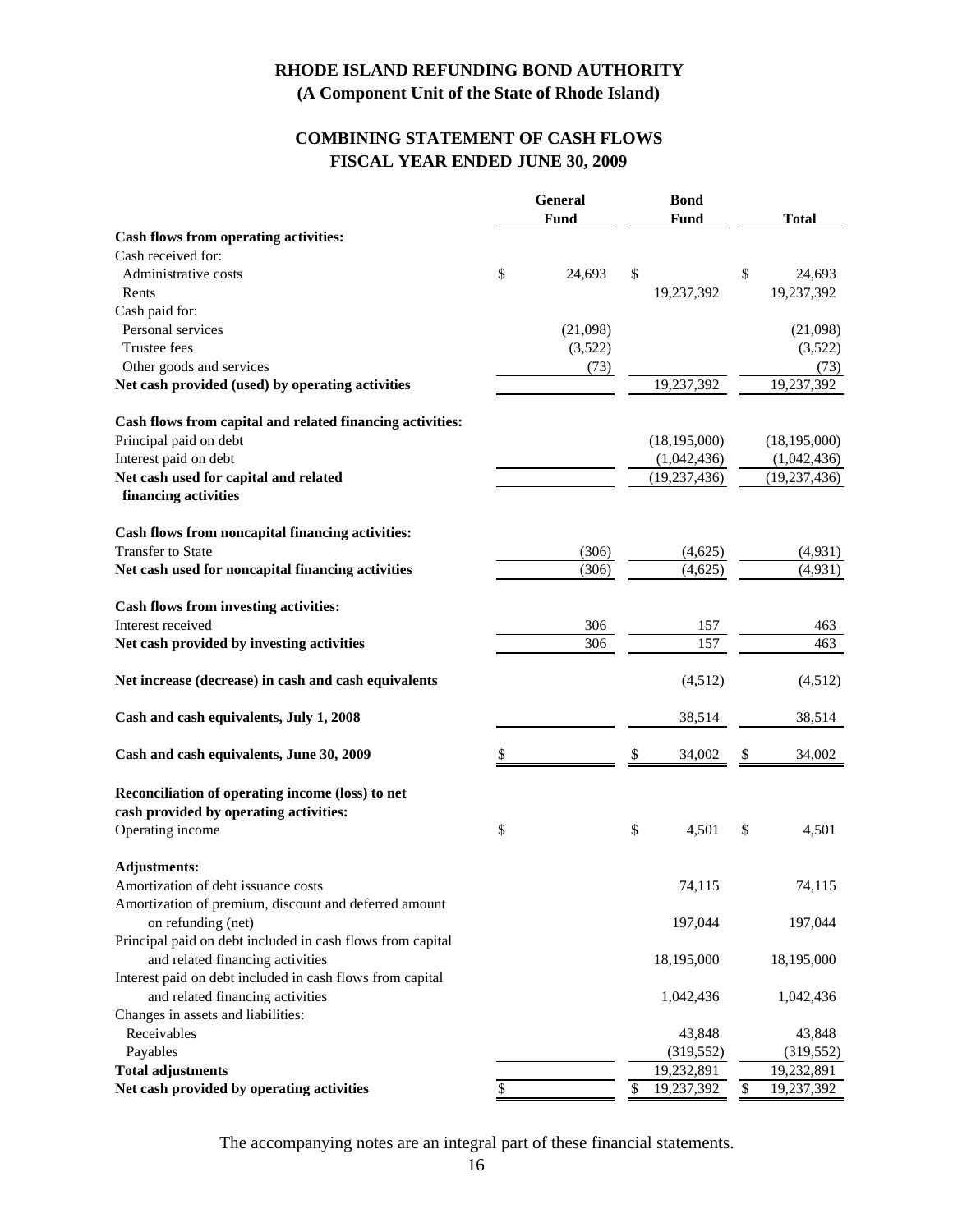

STATE of RHODE ISLAND and PROVIDENCE PLANTATIONS

## GENERAL ASSEMBLY

OFFICE of the AUDITOR GENERAL

- **INTEGRITY**
- **RELIABILITY**

♦ *INDEPENDENCE*

♦ *ACCOUNTABILITY*

# ERNEST A. ALMONTE, CPA, CFF *AUDITOR GENERAL* ernest.almonte@oag.ri.gov

## **INDEPENDENT AUDITOR'S REPORT ON INTERNAL CONTROL OVER FINANCIAL REPORTING AND ON COMPLIANCE AND OTHER MATTERS BASED ON AN AUDIT OF FINANCIAL STATEMENTS PERFORMED IN ACCORDANCE WITH** *GOVERNMENT AUDITING STANDARDS*

## JOINT COMMITTEE ON LEGISLATIVE SERVICES, GENERAL ASSEMBLY STATE OF RHODE ISLAND AND PROVIDENCE PLANTATIONS:

# BOARD OF DIRECTORS OF THE RHODE ISLAND REFUNDING BOND AUTHORITY:

We have audited the financial statements of the Rhode Island Refunding Bond Authority (the Authority), a component unit of the State of Rhode Island and Providence Plantations, as of and for the year ended June 30, 2009, and have issued our report thereon dated September 29, 2009. We conducted our audit in accordance with auditing standards generally accepted in the United States of America and the standards applicable to financial audits contained in *Government Auditing Standards*, issued by the Comptroller General of the United States.

# Internal Control Over Financial Reporting

 In planning and performing our audit, we considered the Authority's internal control over financial reporting as a basis for designing our auditing procedures for the purpose of expressing our opinion on the financial statements, but not for the purpose of expressing an opinion on the effectiveness of the Authority's internal control over financial reporting. Accordingly, we do not express an opinion on the effectiveness of the Authority's internal control over financial reporting.

A control deficiency exists when the design or operation of a control does not allow management or employees, in the normal course of performing their assigned functions, to prevent or detect misstatements on a timely basis. A significant deficiency is a control deficiency, or combination of control deficiencies, that adversely affects the entity's ability to initiate, authorize, record, process, or report financial data reliably in accordance with generally accepted accounting principles such that there is more than a remote likelihood that misstatement of the entity's financial statements that is more than inconsequential will not be prevented or detected by the entity's internal control.

A material weakness is a significant deficiency, or combination of significant deficiencies that results in more than a remote likelihood that a material misstatement of the financial statements will not be prevented or detected by the entity's internal control.